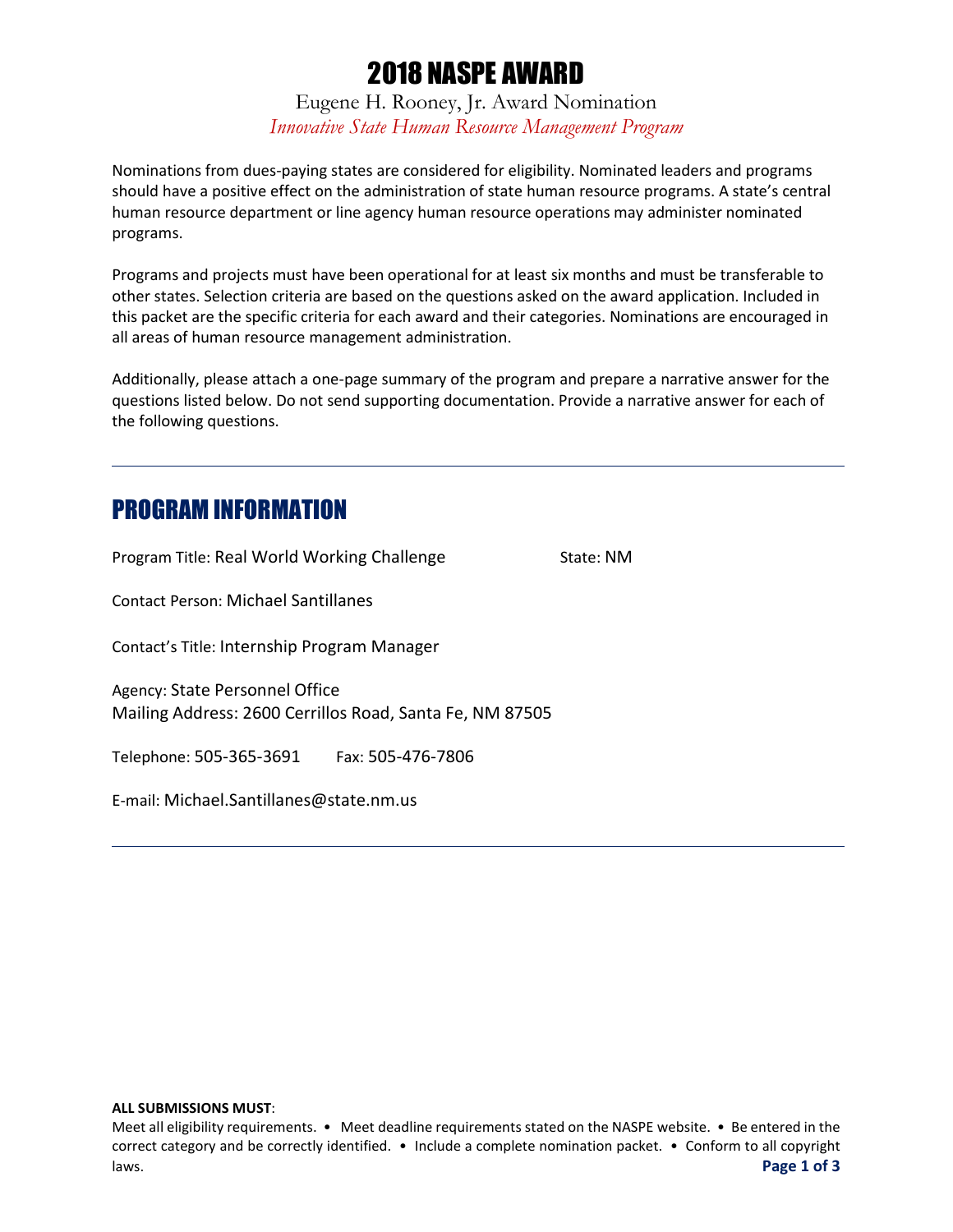# 2018 NASPE AWARD

Eugene H. Rooney, Jr. Award Nomination *Innovative State Human Resource Management Program*

## NOMINATOR INFORMATION

Nominator: Michael Santillanes Title: Internship Program Manager

State: NM Agency: State Personnel Office

Telephone: 505-365-3691 Fax: 505-476-7806

E-mail: Michael.Santillanes@state.nm.us

## **DETAILS**

1. Please provide a brief description of this program.

The Real World Working Challenge is an innovative program designed to increase the awareness among high school age students about potential careers with state government. It is an 8-week program in which students get an inside look at the mission, scope, and inner-workings of a particular state agency. Students learn directly from representatives of each division within the agency and learn about the roles, responsibilities and duties associated with each position therein. In the course of the program students visit various agency offices, laboratories, shops and other work sites. The program culminates with presentations in which the students propose solutions to an agency related issue in their home communities.

2. How long has this program been operational (month and year)? This program became operational in March of 2017.

3. Why was this program created? (What problem[s] or issues does it address?) This program was created as part of an effort to break down the walls that traditionally exist between state agencies and educational institutions. It was designed to address the lack of awareness among New Mexico's students about the wide variety of jobs and careers available with the state government and doing so early enough that they can make informed decisions in planning for their higher education and careers. By creating opportunities for students to meet directly with state government professionals this program serves to inform and educate students as well as to demystify the work of state government and generate interest in careers with the state.

4. Why is this program a new and creative method?

This program takes a bold new approach to recruitment by encouraging agencies to proactively reach out to high school students in an extended, direct and informative way. This program is designed to be

#### **ALL SUBMISSIONS MUST**:

Meet all eligibility requirements. • Meet deadline requirements stated on the NASPE website. • Be entered in the correct category and be correctly identified. • Include a complete nomination packet. • Conform to all copyright laws. **Page 2 of 3**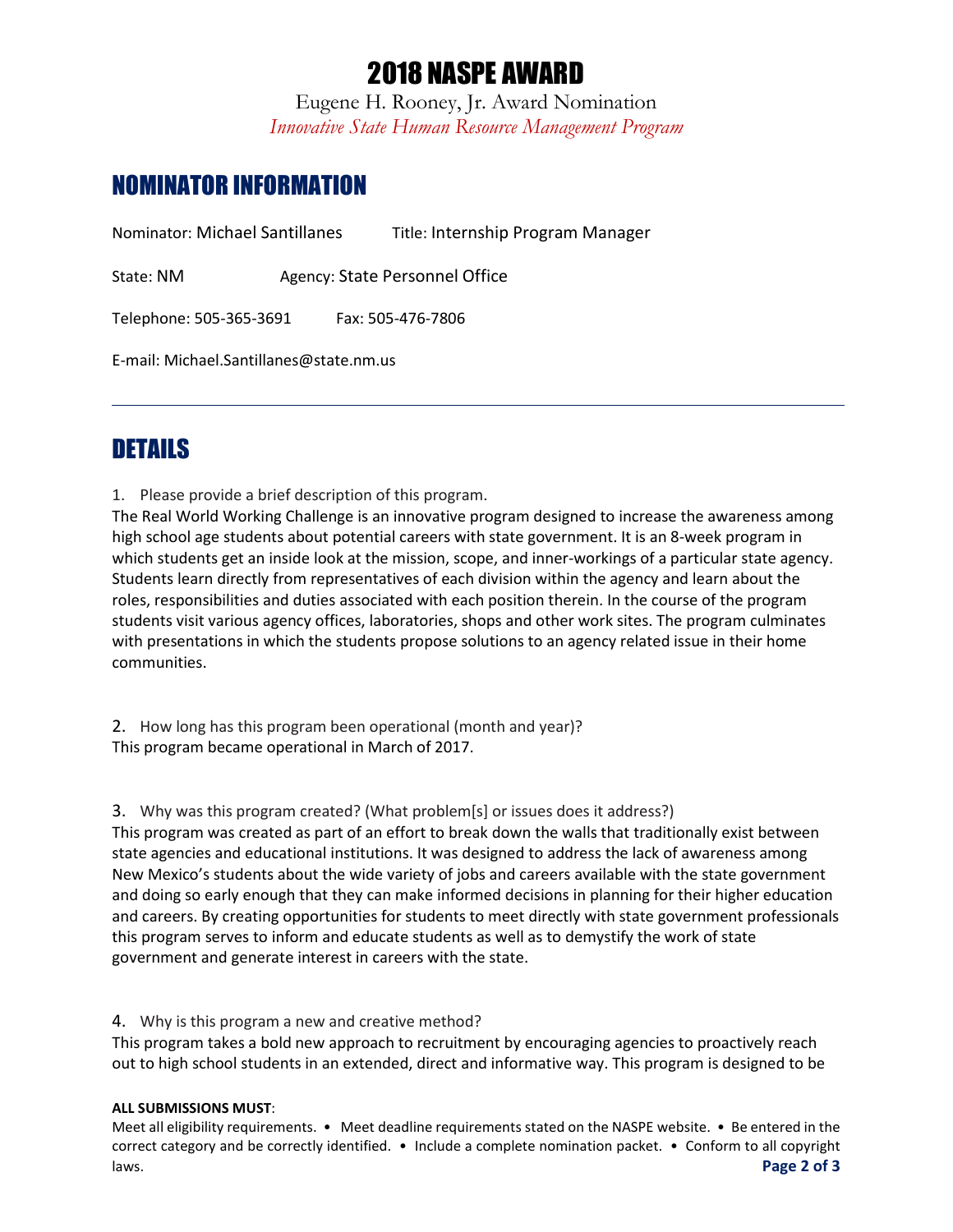# 2018 NASPE AWARD

### Eugene H. Rooney, Jr. Award Nomination *Innovative State Human Resource Management Program*

in-depth enough that it is a truly meaningful experience they are able to explore a variety of career paths and to gain valuable first-hand accounts from professionals.

5. What was the program's startup costs? (Provide detailed information about specific purchases for this program, staffing needs and other expenditures, as well as existing materials, technology and staff already in place.)

The primary cost of this program is staffing. There is an assigned program manager from SPO as well as the host agency liaison who will meet along with a school representative to create the program agenda in the weeks prior to the program start date. The initial program planning will require approximately 10- 15 hours of preparation. The program does not require the purchase of additional materials or the use of special technology.

### 6. What are the program's operational costs?

The program's operational costs are also primarily staffing. Each presentation will last approximately 1.5 hours and each presenter will need approximately one hour of preparation time.

### 7. How is this program funded?

The costs outlined in the previous questions are absorbed by the agency hosting the Real World Working Challenge.

| 8. Did this program originate in your state? $\boxtimes$ |  |
|----------------------------------------------------------|--|
|                                                          |  |

9. Are you aware of similar programs in other states?  $\Box$   $\boxtimes$ If yes, how does this program differ? We are not aware of a similar state government program.

### 10. How do you measure the success of this program?

The success of this program is being determined based on direct feed-back from the students, teachers and agency participants all of whom gave the program a very positive review and expressed a desire to take part in future manifestations of this program.

Participants will be tracked in the long-term to see how many end up pursuing higher education in related fields as well as permanent positions with state government.

11. How has the program grown and/or changed since its inception?

Since its original implementation this program has been adapted into a generalized form to be easily adjustable to the wide variety of agencies that exist in the State of New Mexico.

#### **ALL SUBMISSIONS MUST**:

Meet all eligibility requirements. • Meet deadline requirements stated on the NASPE website. • Be entered in the correct category and be correctly identified. • Include a complete nomination packet. • Conform to all copyright laws. **Page 3 of 3**